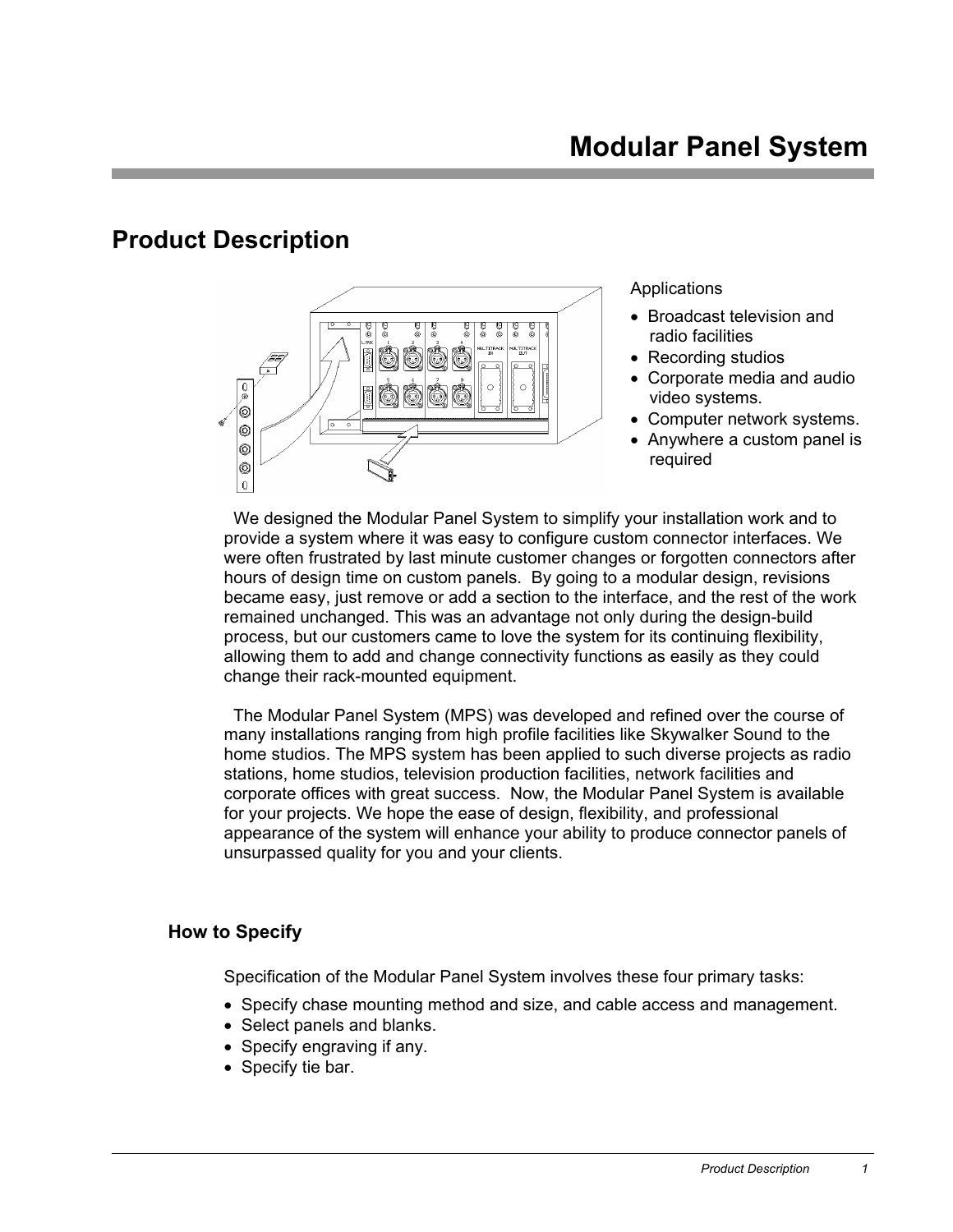*Signal Transport offers custom capability for unlimited variations. Ask us for engineering assistance in installing MPS panels in any application. For example, it's easy to include panel chase in custom furniture.* 

Orders may be configured in two ways.

- Supply us with a list and/or drawing of the connector interface you need a quote.
- Use the MPS-CAD-LIB-09.dwg to create your own drawing files. Then send a copy of your files to us for a quote or to fill the order. We will extract the bill of materials and engraving information.

Please take a few minutes to read this guide before proceeding. A full understanding of the parts and accessories is necessary in order to get the full benefits of the system, and to ease the ordering process.

Consultants are welcome to insert their finished MPS chase layout drawings into their own title blocks for inclusion into specification sets.

### **General information**

The basic unit of modular panel size is the *Modular Unit (MU)*, which is 7/8 inches wide. Panels are denoted with letters indicating the number of Mod Units; i.e., an Asize panel is 1 MU (7/8") wide, a B panel is 2 MU (1 3/4") wide, a C panel is 3 MU (2 5/8") wide, etc. All panels are 6" high and mount with 10-32 screws to an extruded rails provided with all mounting solutions.

#### **Mounting Screws**

**Rack Adapter**: A set of 8 screws and plastic washers are our standard rack mounting hardware, (4) 1/2" 10-32 black oxide, pan head Phillips, black oxide, and black plastic washer + (4) 3/4" 10-32 black oxide, flat head Phillips with black plastic washers.

**Panels**: All panels are supplied with (2) 3/8" 6-32 flat head Phillips and knep nuts for Tie Bar attachment plus (4) 3/8" nickel pan head Phillips for panel attachment. "A" size panels use  $\frac{1}{2}$  the number of screws.

#### **Tie Bar**

A Tie Bar must be specified and ordered separately.

#### **Tie Bar Mounting Screws**

 These screws are 3/8" 6-32 flat head Phillips, black oxide. Signal Transport offers pre-packaged bags of 100 screws in stock.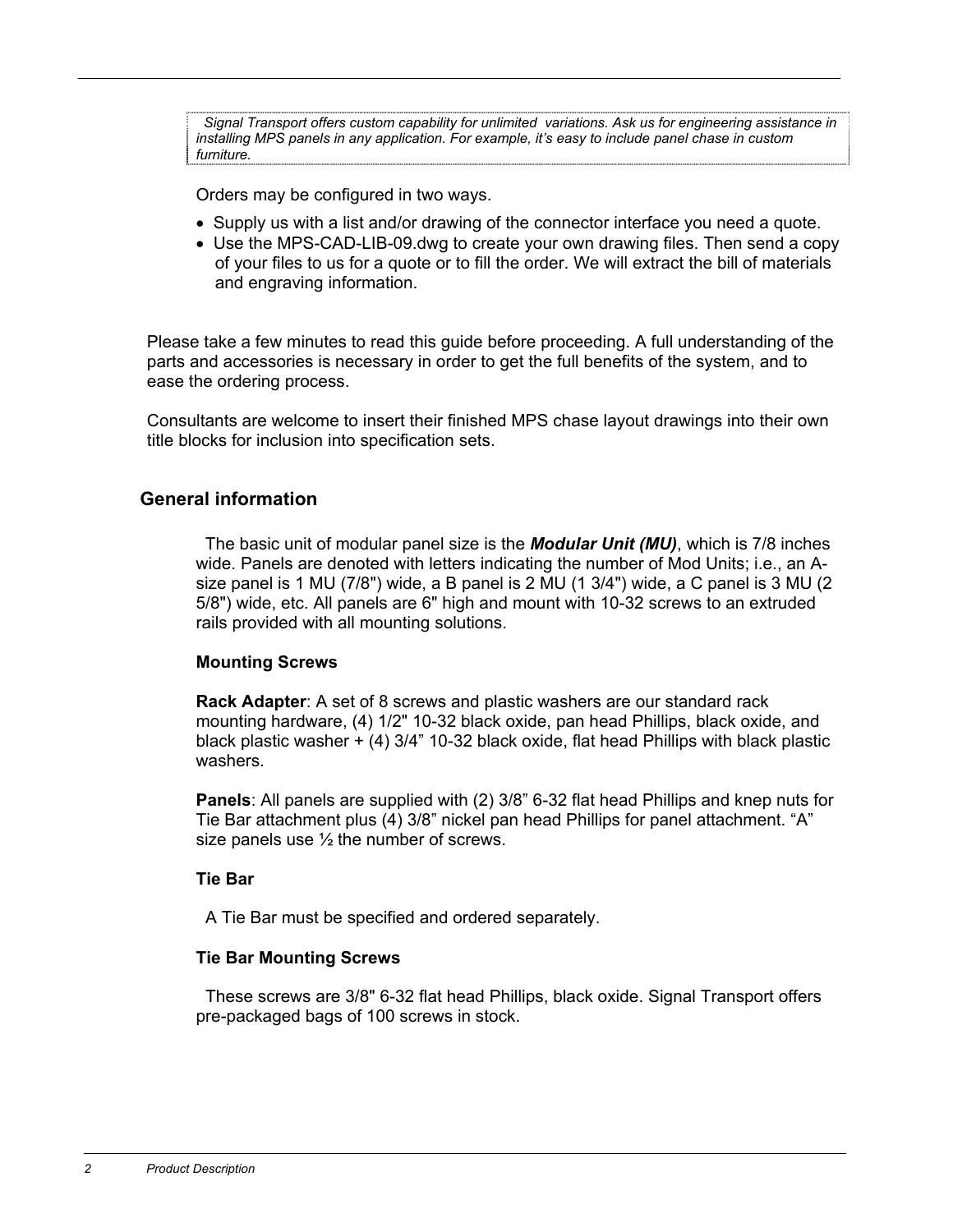#### **Panel Material**

 Panels are fabricated from 6061 aircraft-quality aluminum, 1/8" thick, vertical grain, brushed and anodized black.

#### **Label Strip**

A pair of label strips is provided with each Surface Mount Chase, Flush Mount Ring, and Rack Adapter, and provides a neat, seamless appearance to the finished assembly.

# **Surface Mount Chase**



| <b>Part Number</b> | # Units | $Dim H \times W$   |
|--------------------|---------|--------------------|
| MPS-SMC-8MU        | 8       | $7" \times 7' 25"$ |
| MPS-SMC-16MU       | 16      | $7" \times 14.25"$ |
| MPS-SMC-19MU       | 19      | 7" x 16.875"       |
| MPS-SMC-28MU       | 28      | $7" \times 24.75"$ |
| MPS-SMCM-32MU*     | 32      | 7" x 28.25"        |
| MPS-SMCM-38MU*     | 38      | $7" \times 33.50"$ |

\*Denote Modular Chases. Other sizes available by combining any of the standard back boxes).

Surface Mount Chases (SMC) are easy to install and are our most popular mounting method. They also are particularly well suited in studios or other soundcritical areas where it is important not to compromise the sound transmission loss characteristics of the wall by puncturing the membrane. A happy coincidence often exists in these situations, when acoustic absorption or diffusion materials build out the wall thickness beyond the sound shell. In this case the surface mount chase can be ducked into the sound treatment, thereby bringing the panel surface up to flush with the finish materials.

Surface Mount Chases are stocked in several sizes, and can be combined end-toend or above one another for larger interfaces. The surface mount chase is the most popular way to mount modular panels due to its' simplicity of installation. Most are supplied with multiple knockouts to accommodate various conduit sizes and wall boxes.

We are continually adding new items to the product line as we respond to customer input. Check our "*Integration Solutions"* for new additions. Dimensional and mounting details can be found in the *"Assembly and Installation"* section of this guide.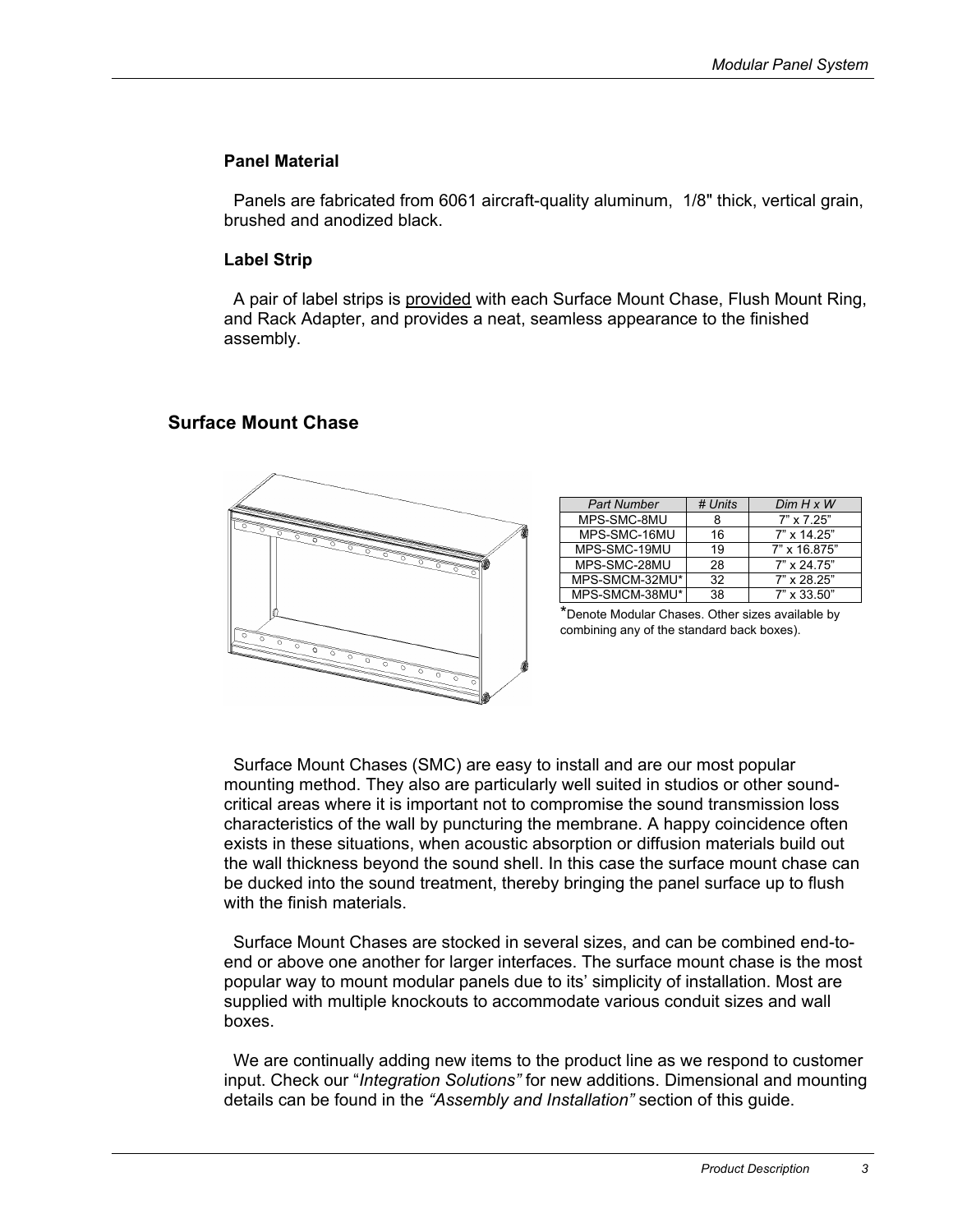# **Flush Mount Rings**



| <b>Part Number</b> | # Units | $Dim H \times W$   |
|--------------------|---------|--------------------|
| MPS-FMR-7MU        |         | $7" \times 7.125"$ |
| MPS-FMR-16MU       | 16      | 7" x 15.00"        |
| MPS-FMR-19MU       | 19      | 7" x 17.625"       |
| MPS-FMR-28MU       | 28      | $7" \times 25.5"$  |
| MPS-FMR-36MU       | 35      | 7" x 31.625"       |
| MPS-FMR-55MU       | 55      | $7"$ x 49 125"     |

<sup>(</sup>FMR's can be made to any length in increments of  $7/8$ ")

Flush mount rings (FMR) are essentially "cover plates" which adapt a standard electrical gutter box / raceway / screw cover wire-way to the Signal Transport modular system. Use FMR's anywhere that a neat, finished appearance is desired and panels need to be flush with wall surface -- especially in standard stud walls.

FMR's are stocked in several sizes including a 16MU for our MPS-SMBB-16MU back box designed to fit between 16" centers studs. FMR's can be made to any length in increments of 1MU / 7/8"

Recently we have added a **"Swing Down (-SD)"** version that allows for easier installation and future service behind the panels.

We are continually adding new items to the product line as we respond to customer input. Check our "*Integration Solutions"* for new additions. Dimensional and mounting details can be found in the *"Assembly and Installation"* section of this guide.

# **Rack Adapter**



| <b>Part Number</b>                                  | # Units | $Dim H \times W \times D$ |
|-----------------------------------------------------|---------|---------------------------|
| MPS-RACK1                                           | 19      | 7" x 19" x 1.25"          |
| (Other lengths are available in increments of 1MU / |         |                           |

 $7/8")$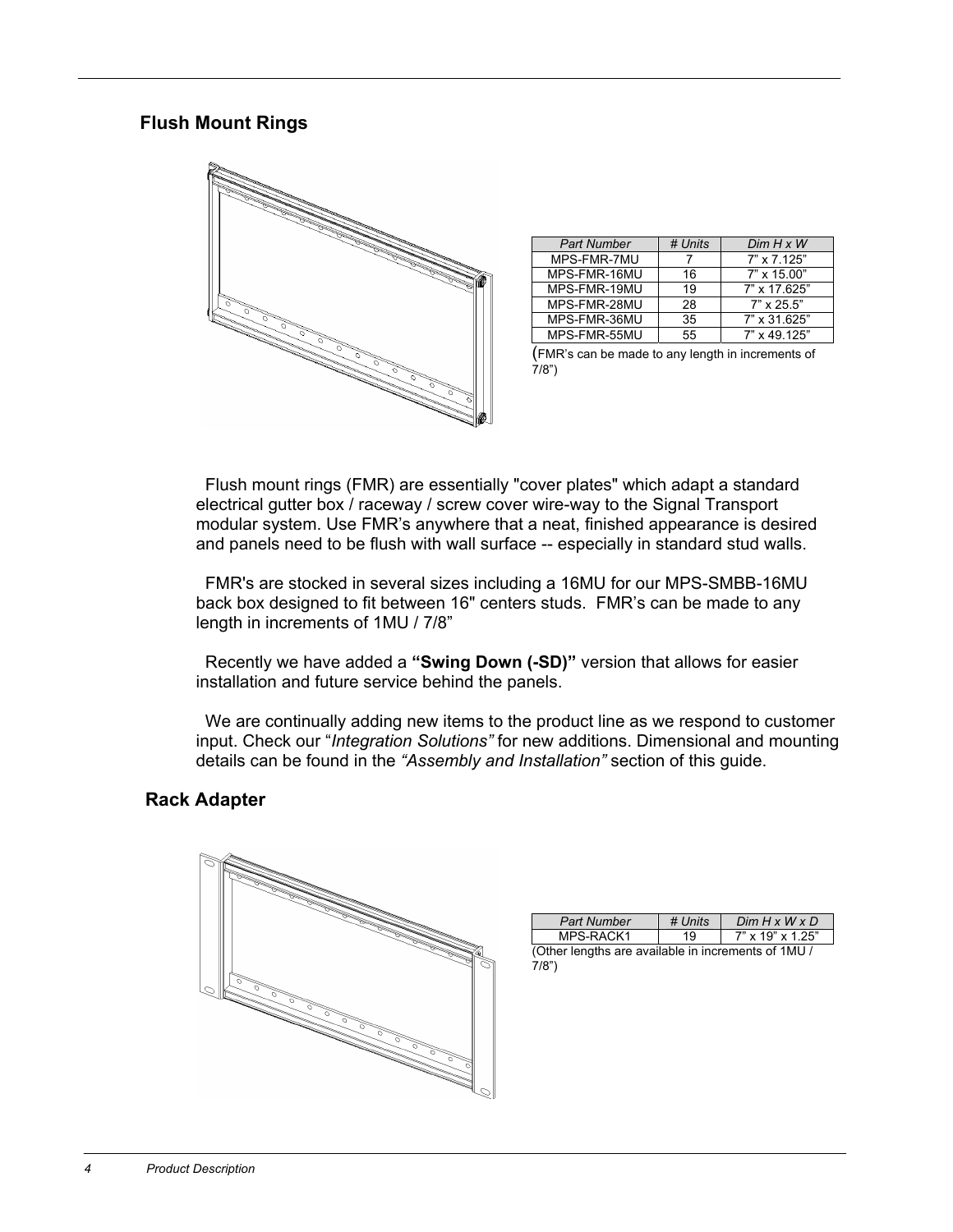The rack adapter (RACK1) is our simplest mounting device, and allows consultants, contractors, and end users to utilize the Signal Transport modular panel system in standard 19" racks or to easily incorporate the modular panel system into custom wall or furniture systems. By providing wall, rack, and portable mounting configurations, a single inventory of maintenance spares can cover the changes in the entire facility!

Signal Transport's Modular Panel System rack adapters are 7" tall, requiring 4 rack units of rack space. Rack adapters are fabricated from folded 1/8" aluminum side ears and extruded top and bottom module mounting rails. Units are factory assembled and include Label Strips with mounting hardware.

We have added a *"Swing Down (-SD)"* version to allow easy access to the rear of the installed panels. This is simply accomplished by loosening 2 knurled screws, one at each end, and pivoting the adapter rack forward and down, exposing the back of the modules for installation and/or service.

Signal Transport 's Modular Panel System, with the Rack Adapter, gives you the tools you need to make custom rack panels which never become obsolete. Regardless of the amount of design time you can afford, with the Rack Adapter your finished product always has that polished, professional look and feel.

# **Single Sided Rack Mount Enclosure**



| <b>Part Number</b> | $Dim H \times W \times D$ |
|--------------------|---------------------------|
| S-RACK3            | $\times$ 4.5"<br>. "19    |

The single sided rack mount enclosure is based on the rack adapter with the addition of a fully enclosed case for installations where protection for the rear of the connectors is required. Cable access or conduit connection holes may be punched in the rear of the box. The enclosure is constructed from 16 guage (.059") steel and finished with black powder coat paint. The ears are formed from 0.125" aluminum and are black powder coated to match.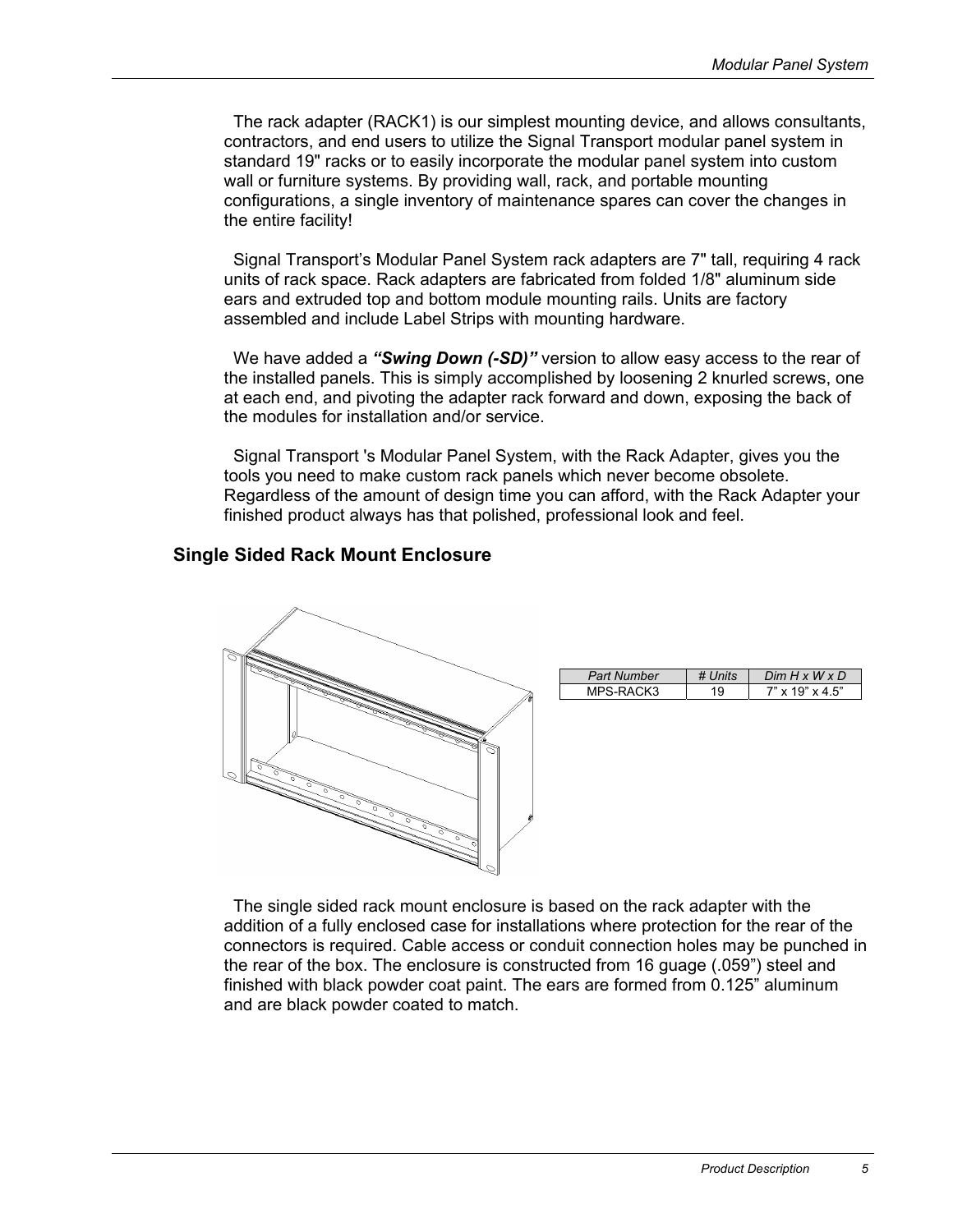# **Double Sided Rack Mount Enclosure**



| <b>Part Number</b> | # Units | $Dim H \times W \times D$   |
|--------------------|---------|-----------------------------|
| MPS-RACK2          | $19+19$ | $7" \times 19" \times 4.5"$ |
| MPS-RACK4          | $19+19$ | $7" \times 19" \times 9"$   |

 These enclosures are for specialized applications requiring front and rear modular connector panels; for example, a breakout box with individual connectors on the front and a multi-pin connector on the rear. Also useful as a "project box", available in two depyhs.

# **Portable Box (Stage Box)**



| <b>Part Number</b> | # Units | $Dim H \times W$   |
|--------------------|---------|--------------------|
| MPS-SB-8MU         |         | $7" \times 7.25"$  |
| MPS-SB-16MU        | 16      | $7" \times 14.25"$ |
| MPS-SB-19MU        | 19      | 7" x 16.875"       |
| MPS-SB-28MU        | 28      | $7" \times 24.75"$ |
| *MPS-SBM-38MU      | 38      | $7" \times 33.50"$ |
| *MPS-SBM-56MU      | 56      | $7" \times 49$ 25" |

(\*denotes modular enclosures, other lengths can be created by joining standard back boxes together)

 A low profile version of our 19MU stage box is available that is 2.50" deep versus our standard 4.50". End plates are available plain or can be machined to accommodate whatever size hole(s) for Kellems type strain relief cable clamps or multi-pin connector(s) the space will allow. End caps have an integral handle.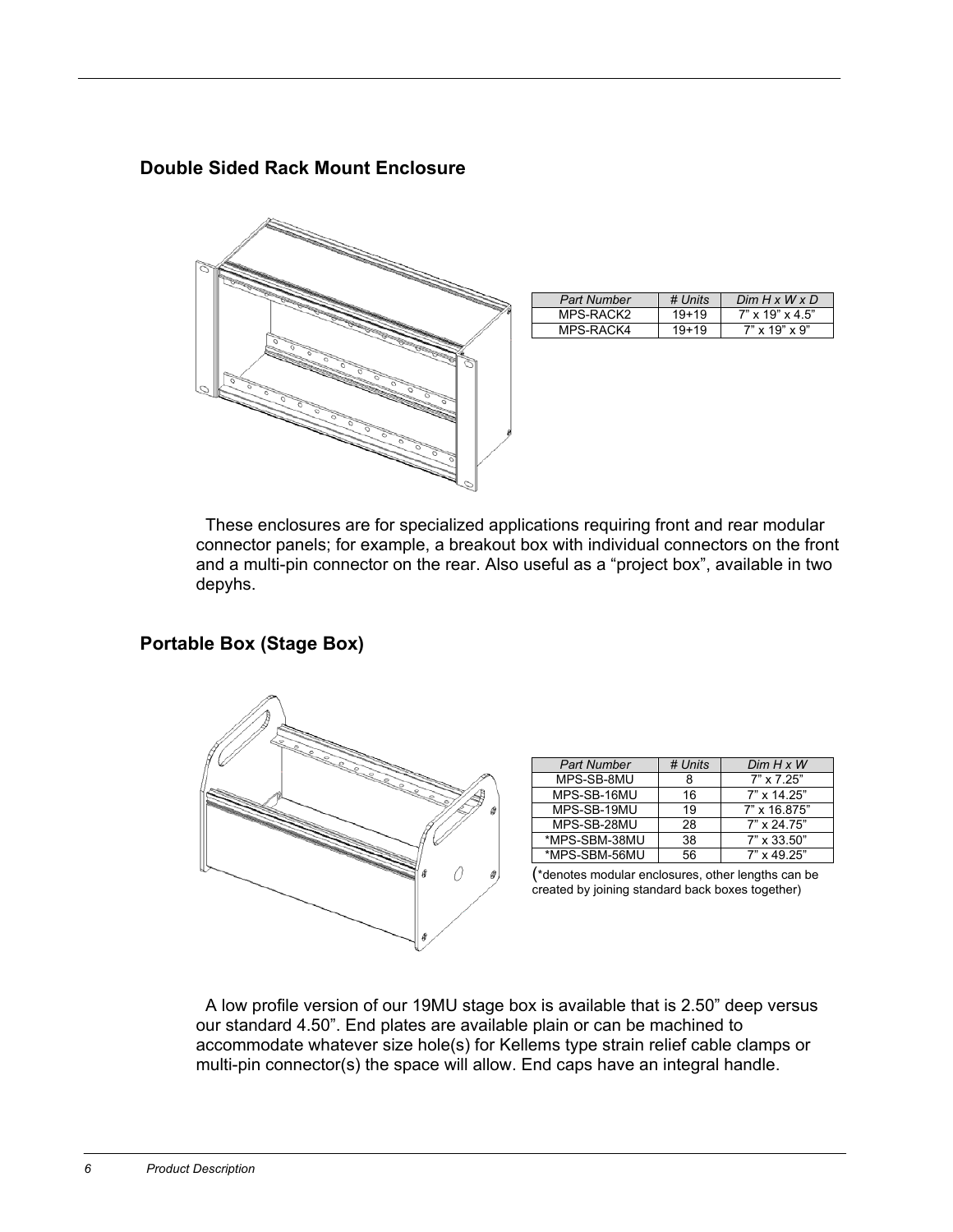Stage boxes are supplied fully assembled, and are provided with Label Strip and hardware. Each box has four heavy duty rubber feet screwed to the bottom of the box.

The Stage Box rounds out the Modular Panel System by providing the convenience of single - inventory design, fabrication, and replacement service in a portable enclosure for the first time.

These boxes are super heavy duty and are built to take abuse. They're great for custom projects!

#### **Connector Panels**



*Illustration of a MPS-B7-CM with knep nuts, standard panels are threaded* 

We stock the panels with the most popular connector cutouts and can quickly machines "custom" panels to your specifications. Most applications can be accommodated by using a combination of stock panels together to make an assembly. For example, if you have 16 mics, use (4) C3 panels together or (4) B27 for a high density configuration.

For a complete listing of connector panels refer to sections *"A-Size Panels", "B-Size Panels"* and *"C-Size Panels"* under *"MPS CAD LIB 2010"*. Since we are continually adding panels please refer to the current price list for the latest selection.

Blank panels are used for fillers and to create "custom" panels. By combining A, B, C, D, E, F, and L sizes, (1, 2, 3, 4, 5, 6, and 12 MU's), any length can be filled out.

If your connector requirements cannot be filled by a combination of standard Signal Transport machined panels, you can design your own custom units for us to fabricate from standard blank panels. Since we keep a large inventory of finished blanks, we can respond quickly to your custom needs. To specify your own custom panels see *"Creating Custom Panels"* under the *"MPS CAD"* section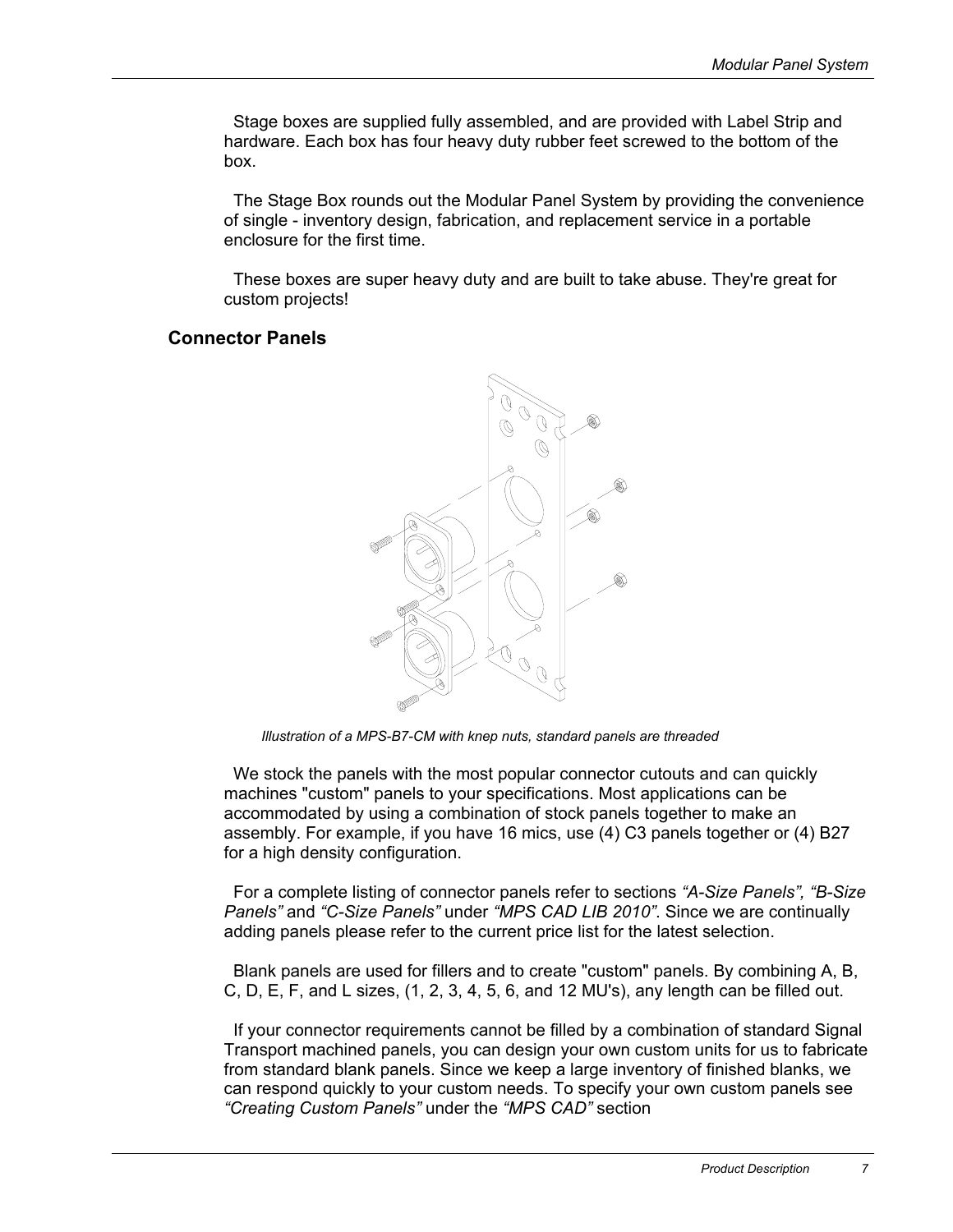*Panel part numbers (A1, A8, etc) refer to library reference numbers in addition to physical parts. Gaps exist in the stock part number sequence due to the sequence of origination of the designs. The AutoCad library disk contains panel layout files for many panels not normally stock. When specifying panels, keep in mind that the only "stock" panels are the ones listed in the current price list.* 

 *Design Tip: the most efficient use of blanks is to use A or B blanks to fill unused space, unless there is a lot to fill. The smaller blanks can be removed incrementally for addition of new panels without requiring new blank panel purchases. Also, for a uniform look, put dummy screws in the Tie-Bar mounting holes, just to keep them from looking empty.* 

### **Label Strip**

 Label strips adds the functionality of a re-legendable strip above and below the panel area. In many cases, this nearly 1/2" tall strip will provide room for all of the labeling necessary -- and additionally, being re-legendable, eliminates obsolescence. Like a patch bay label strip, Signal Transport's label strip will come with a clear plastic guard strip to protect labels. Typical applications may include grouping designators or individual connector labeling. In some cases, a combination of label strip nomenclature and panel engraving may be desirable.

#### **Tie Bar**

The tie bar is an important, although for the most part invisible, feature of the modular panel system. It provides two features: cable strain relief and management, and panel grouping. The tie bar is made from heavy L-shaped .93" thick aluminum, black anodized, with 6-32 tapped holes located on 7/8" centers on the short leg, and large holes for tie-raps on the back. It mounts to the countersunk hole at the top of all modular panels.



Using tie bars, panels may be grouped into "sub - panels", where a multi-conductor cable breaks out across multiple panels. Panel grouping is handy when combining panels for multi-channel applications. For example, we often provide tie line groupings of 8 channels to a location, with multiple appearances, say on both Elco and XLR. So, we would use 2 C3 panels (for the XLR's) and one B10 panel (for the